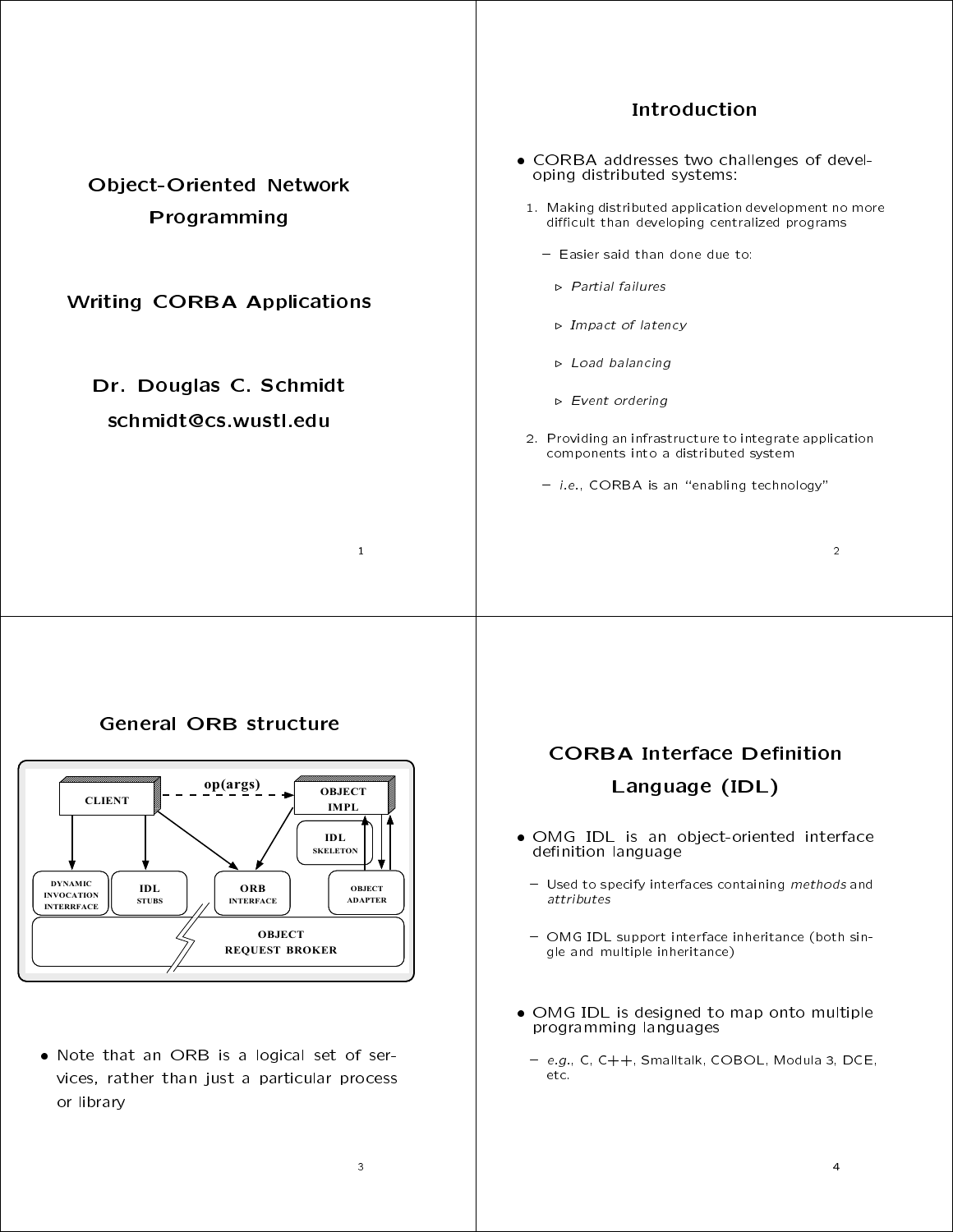## OMG IDL Compiler

- A OMG IDL compiler generates client stubs and server skeletons
- Stubs and skeletons automate the following activities (in conjunction with the ORB):
	- Client proxy factories
	- Parameter marshalling/demarshalling
	- Implementation class interface generation
- Object registration and activation
- Object location and binding
- Per-object/per-process filters

### **OMG IDL Features**

- OMG IDL is a subset of a subset of a subset of a subset of  $\mathcal{C}_+$  , and  $\mathcal{C}_+$
- Note, it is not a complete programming language, it only denes interfaces
- OMG IDL supports the following features:
	- \* modules
	- \* interfaces
	- \* methods
	- \* attributes
	- \* inheritance
- \* arrays
- \* sequence
- \* struct, enum, union, typedef
- \* consts
- \* exceptions

# OMG IDL vs. C++

- Dierences from C++
	- \* No data members
	- \* No pointers
	- \* No constructors or destructors
	- \* No overloaded methods
	- \* No int data type
	- \* Contains parameter passing modes
	- \* Unions require a tag
	- \* String type
	- \* Sequence type
	- \* Different exception interface
	- \* No templates
	- \* No control constructs

## A Sample CORBA Application



Distributed logging facility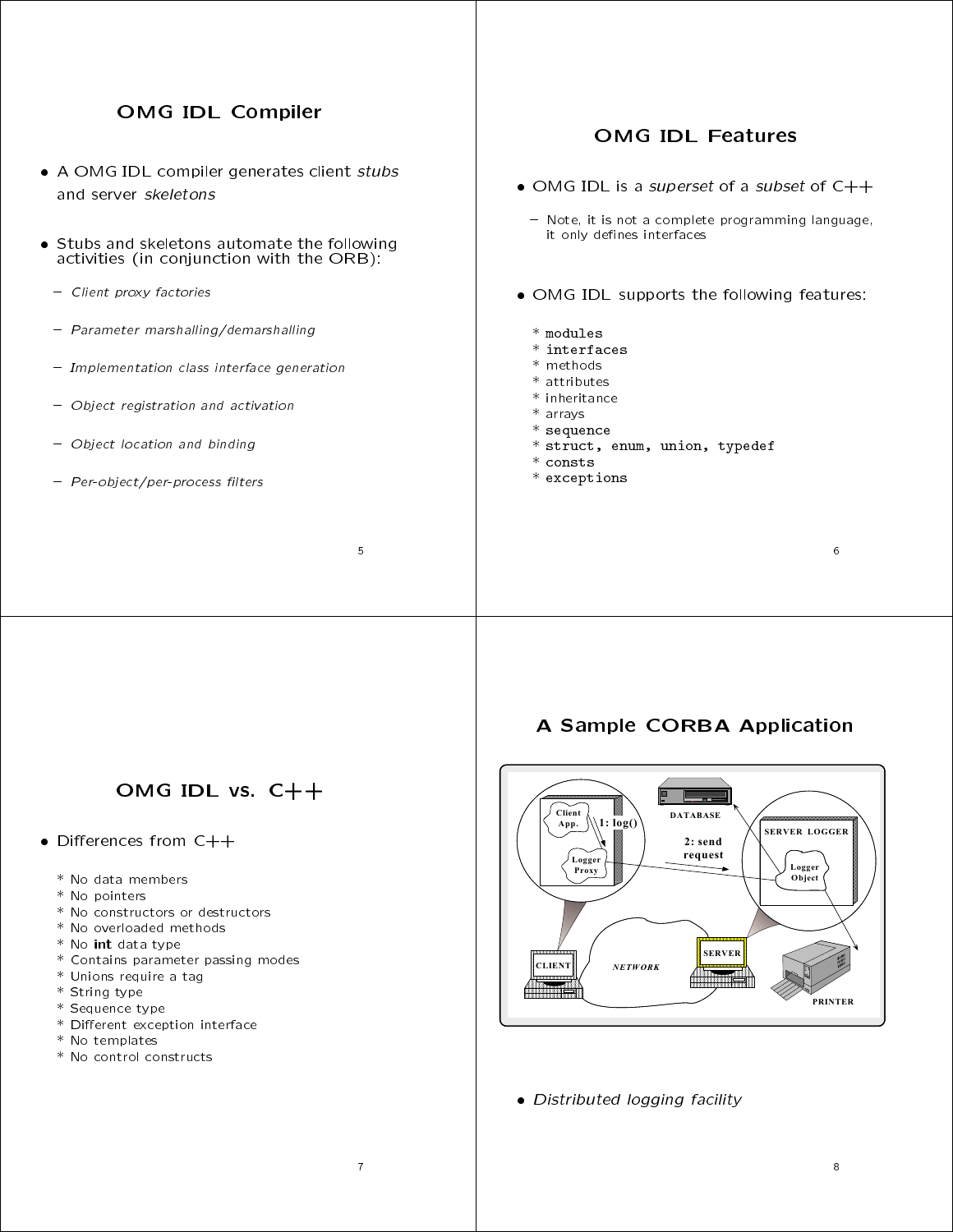# Server-side OMG IDL **Specification**

Special contract the contract of the contract of the contract of the contract of the contract of the contract o

# **Behavior of the Distributed** Logging Facility

- The logging server collects, formats, and outputs logging records forwarded from applications residing throughout a network or internetwork
- An application interacts with the server logger via a CORBA interface  $\epsilon$  and  $\epsilon$  a CORBA interface interface interface interface interface interface interface interface in

#### de entre en terreface of the Logger of the Logger of the Logger of the Logger of the Logger of the Logger of the

```
// IDL specification
interface Logger
\sqrt{ }{\bf r} and {\bf r} are the set of the set of the set of the set of the set of the set of the set of the set of the set of the set of the set of the set of the set of the set of the set of the set of the set of the set of t
  enum Log_Priority {
   // Types of logging messages
        LOG_DEBUG, // Debugging messages
         LOG_ERROR, // Errors
         LOG_EMERG // A panic condition, normally broadcast
  \lambda:
   };
   exception Disconnected { };
   struct Log_Record {
     Log_Priority type; // Type of logging record.<br>long host_addr; // IP address of the sender.
      -vag avor_rana, y, a sender.<br>long time; // Time logging record generated.<br>long pid; // Process ID of app. generating the record.
     sequence<char> msg_data; // Logging record data.
  \mathcal{L}};
  // Transmit a Log_Record to the logging server
  void log (in Log_Record log_rec) raises (Disconnected);
  attribute boolean verbose; // Use verbose formatting
};
```
## OMG IDL Mapping Rules

- The CORBA specification defines mappings from CORBA IDL to various programming languages
- $= e.g., C++, C, Smalltalk$
- $\mathcal{M}$  . The change of  $\mathcal{M}$  is contact to change of  $\mathcal{M}$  . The change of  $\mathcal{M}$
- $=$  Each interface is mapped to a nested  $C++$  class
- $-$  Each operation is mapped to a  $C++$  method with appropriate parameters
- Each read/write attribute is mapped to a pair of get/set methods
	- $\triangleright$  A read-only attribute is only mapped to a single get method

#### Creating Server-side

#### Implementations

- Running the Logger interface definition through Running the Logger interface denition through the IDL compiler generates a client stub and a server skeleton
	- The client stub acts as a proxy and handles object binding and parameter marshalling
	- The server skeleton handles object registration, activation, and parameter demarshalling
- corba de nes two techniques for generating server skeletons:
- 1. Inheritance-based implementations (e.g., Orbix BOAImpl)
- 2. Object composition-based implemenations (e.g., Orbix TIE)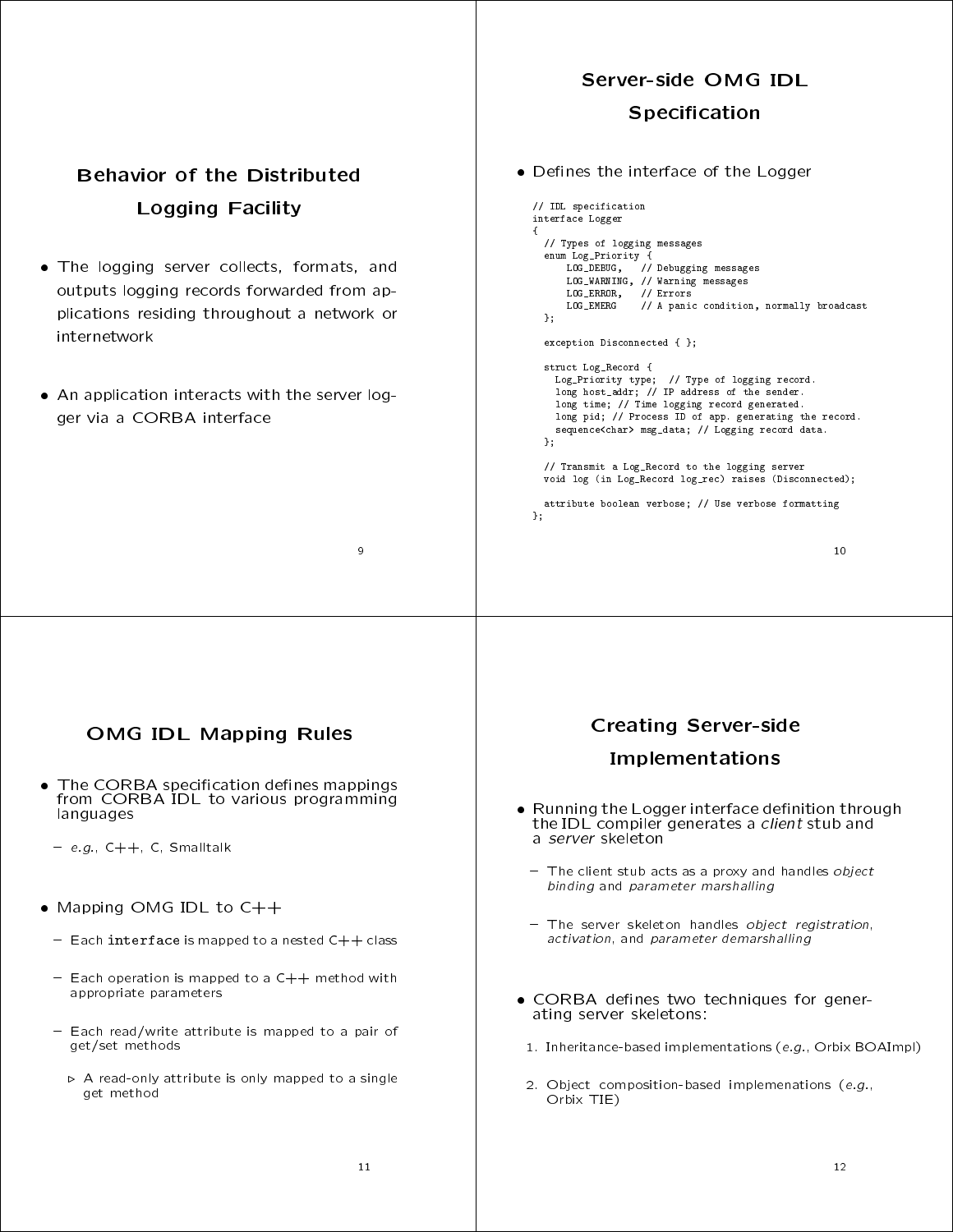#### Inheritance-based

#### Implementations Implementations are all the contract of the contract of the contract of the contract of the contract of the contract of the contract of the contract of the contract of the contract of the contract of the contract of the co

- In Orbix, inheritance-based implementations In Orbix, inheritance-based implementations are supported by the BOAImpl approach: the BOAImpl approach: the BOAImpl approach: the BOAImpl approach: the B
	- The drawback with this approach is that the implementation must inherit from the generated skele $tan$

```
class Logger_i
   // Note the use of inheritance from automatically
   // generated class LoggerBOAImpl
   : public virtual LoggerBOAImpl
{\color{red} \bullet} . The contract of the contract of the contract of the contract of the contract of the contract of the contract of the contract of the contract of the contract of the contract of the contract of the contract of 
public:
   Logger_i (bool verb): verbose_ (verb) {}
   virtual void log (const Log_Record &log_rec,
                                 CORBA::Environment &);
   virtual bool verbose (void,
                                CORBA::Environment &);
   virtual void verbose (bool enable,
                                CORBA::Environment &);
```

```
private:
  bool verbose_;
\mathbf{v}};
```
};

}

# Object Composition-based Implementations

 In Orbix, object composition-based implementations are supported by the TIE approach: provided a series of the contract of the contract of the contract of the contract of the contract of the contract of the contract of the contract of the contract of the contract of the contract of the contract of the contr

```
// Note, there is no use of inheritance and
// methods need not be virtual!
class Logger_i
Ł
{\bf r} and {\bf r} are the set of the set of the set of the set of the set of the set of the set of the set of the set of the set of the set of the set of the set of the set of the set of the set of the set of the set of t
public:
  // Start with verbose mode enabled.
  Logger_i (bool verb = true): verbose_ (verb) {}
  void log (const Log_Record &log_rec,
                 CORBA::Environment &);
  bool verbose (void,
                       CORBA:: Environment &):
                        CORBA::Environment &);
  void verbose (bool enable,
                       CORBA::Environment &);
private:
private:
  bool verbose_;
```
#### **Obiect Composition-based** Object Composition-based Implementations (cont'd)

 Orbix provides a set of macros that tie the Logger interface together with the Logger\_i implementation

```
DEF_TIE (Logger, Logger_i);
Logger_i *log = new Logger_i;
Logger *logger = new TIE (Logger, Logger_i) (log);
```
 This scheme works by placing a pointer to the implementation object within the TIE class and then delegating method calls to the implementation object

# Writing the Server-side Method **Definitions**

Using the Boain of Boaing or the Time appearance of the Time appearance of the Time appearance of the Time appearance of the Time appearance of the Time appearance of the Time appearance of the Time appearance of the Time proach, a developer then writes  $C++$  definitions for the methods in class Logger\_i:

```
void Logger_i::log (const Log_Record &log_rec,
                                                CORBA::Environment &)
 {\bf r} and {\bf r} are the set of the set of the set of the set of the set of the set of the set of the set of the set of the set of the set of the set of the set of the set of the set of the set of the set of the set of t
     // Formatting and outputting the contents
    // of log_rec omitted...
 }
bool Logger_i::verbose (void,
                                                         CORBA::Environment &);
ł.
 {\bf x} and {\bf x} are all {\bf x} and {\bf x} are all {\bf x}return this->verbose_;
ł.
 }
void Logger_i::verbose (bool enabled,
                                                         CORBA::Environment &);
Ł
 {\bf r} and {\bf r} are the set of the set of the set of the set of the set of the set of the set of the set of the set of the set of the set of the set of the set of the set of the set of the set of the set of the set of t
    this->verbose_ = enabled;
ì.
```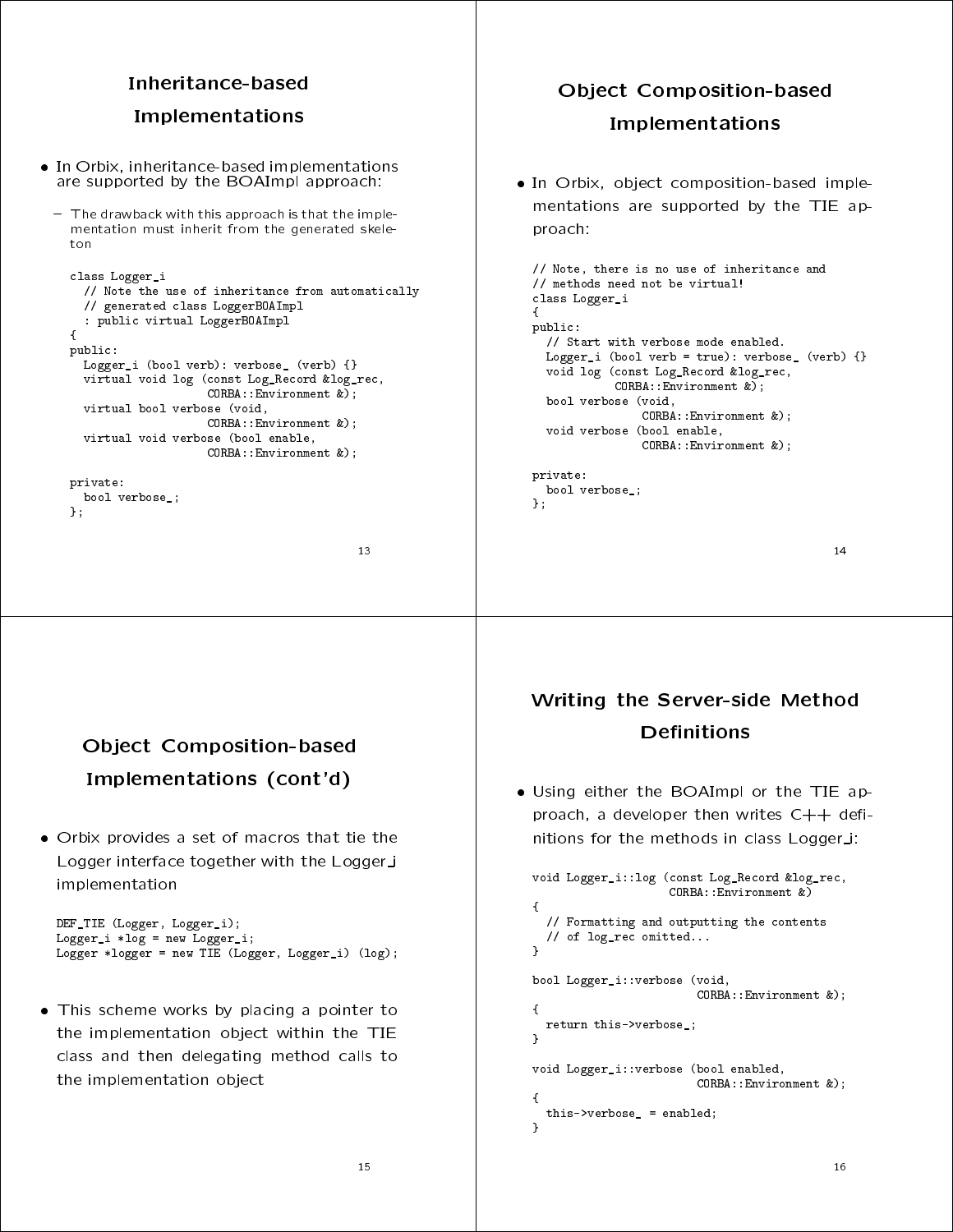

- the ORB will automatically start the service the ORB will also will also will also will also will also will also will also will also will also will also will also will also will also will also will also will also will also will also will also will also will also wil
- Services must be registered with the ORB, e.g.,

% putit Logger /usr/svcs/Logger/logger.exe

- Service(s) may be installed on any machine
- Clients may bind to a service by using a location broker or by explicitly naming the server

erates a client-side stub used to define "proxy objects," e.g.,

typedef Logger \*LoggerRef; // Generated by Orbix class Logger // Base class for all IDL interfaces... : public virtual CORBA::Object  ${\bf r}$  and  ${\bf r}$  are the set of the set of the set of the set of the set of the set of the set of the set of the set of the set of the set of the set of the set of the set of the set of the set of the set of the set of t public: public control of the control of the control of the control of the control of the control of the control of the control of the control of the control of the control of the control of the control of the control of the contr static Logger \*\_bind (/\* Many binding formats \*/); virtual void log (const Log\_Record &log\_rec, CORBA::Environment &); virtual void verbose (bool enabled, CORBA::Environment &); virtual bool verbose (void, CORBA::Environment &); };